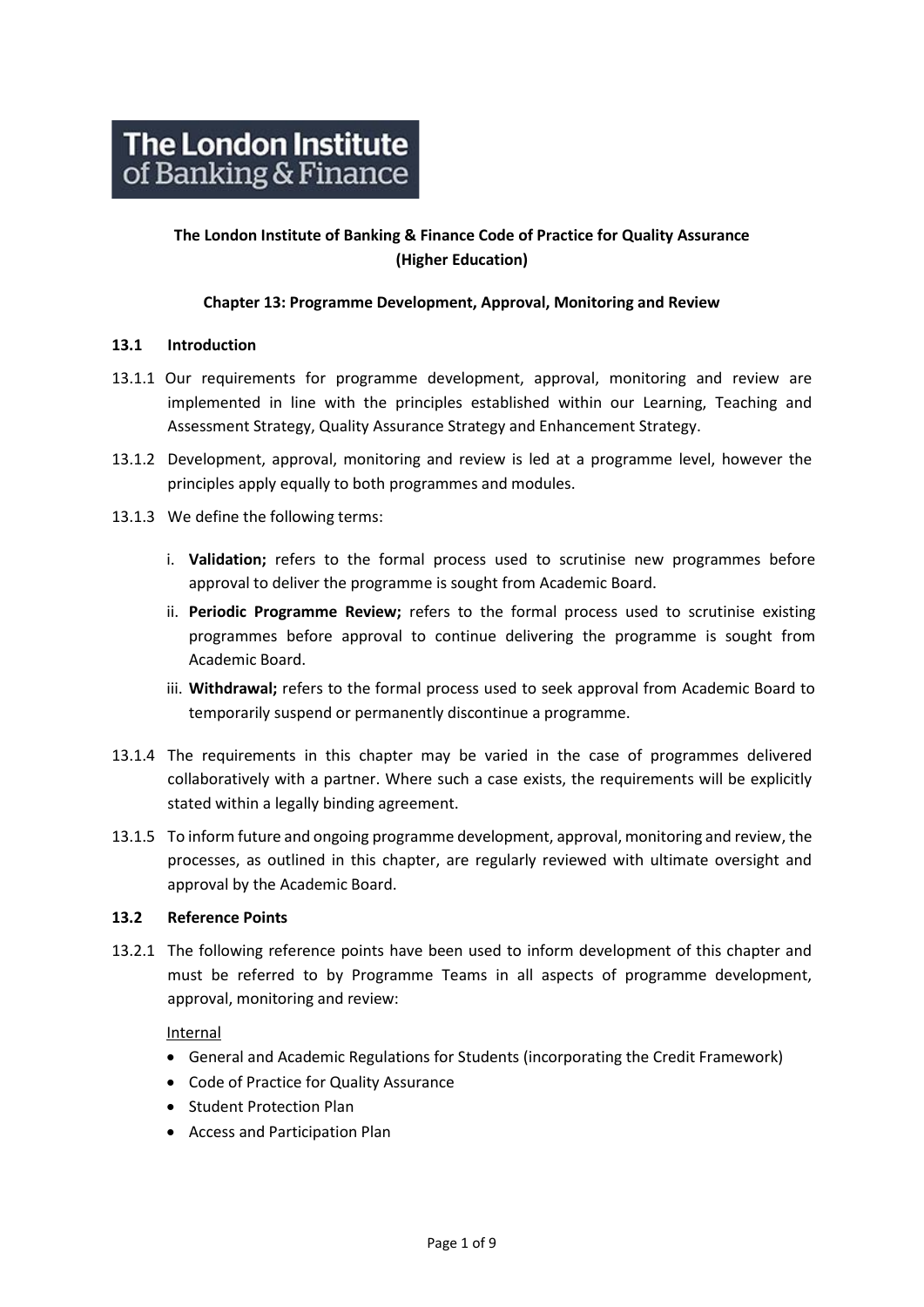## External

- The Quality Assurance Agency: The UK Quality Code for Higher Education, with particular reference to the Advice and Guidance sections on Monitoring and evaluation, Course Design and evaluation, and External expertise.
- The Frameworks for HE Qualifications of UK Degree-Awarding Bodies
- Office for Students: Securing student success: Regulatory framework for higher education in England
- Competition and Markets Authority[: UK higher education providers](https://assets.publishing.service.gov.uk/government/uploads/system/uploads/attachment_data/file/428549/HE_providers_-_advice_on_consumer_protection_law.pdf)  advice on consumer [protection law: Helping you comply with your obligations](https://assets.publishing.service.gov.uk/government/uploads/system/uploads/attachment_data/file/428549/HE_providers_-_advice_on_consumer_protection_law.pdf)

## **13.3 Principles**

- 13.3.1 The following overarching principles apply to all our higher education programmes and must be satisfied by any new programme development. All programmes must:
	- i. Be designed to have clear and explicit links to our strategy;
	- ii. Be supported by market research and be financially viable;
	- iii. Have a clearly defined structure with learning outcomes articulated at programme and module level supported by relevant curriculum and appropriate assessment arrangements;
	- iv. Be sufficiently supported in terms of financial, human and physical resources to ensure effective delivery;
	- v. Be designed to be accessible and fair to all students regardless of background or disability;
	- vi. Take into account the internal and external reference points defined within this chapter;
	- vii. Be clearly marked as 'subject to validation' in any published materials used prior to validation being confirmed by the Academic Board.
- 13.3.2 We endeavour to reflect the student voice in all aspects of programme development, approval, monitoring and review. We have established procedures in respect of student feedback and representation to provide opportunities for students to engage in the assurance and enhancement of programmes. Further information on student engagement can be found in Code of Practice Chapter 11: Student Engagement.
- 13.3.3 We have a duty to ensure that the award achieved by the student is of value and that the standard meets the level as determined by the QAA Framework for Higher Education Qualifications (FHEQ) so that it will be recognised as such by employers, professional bodies and other organisations.
- 13.3.4 We ensure there are effective reporting structures to enable the business case and academic case for a new programme to be considered separately to each other.
- 13.3.5 Annual monitoring is a mechanism used to ensure the standards of our programmes are maintained; that their quality is assured; and that opportunities for enhancement are identified and implemented.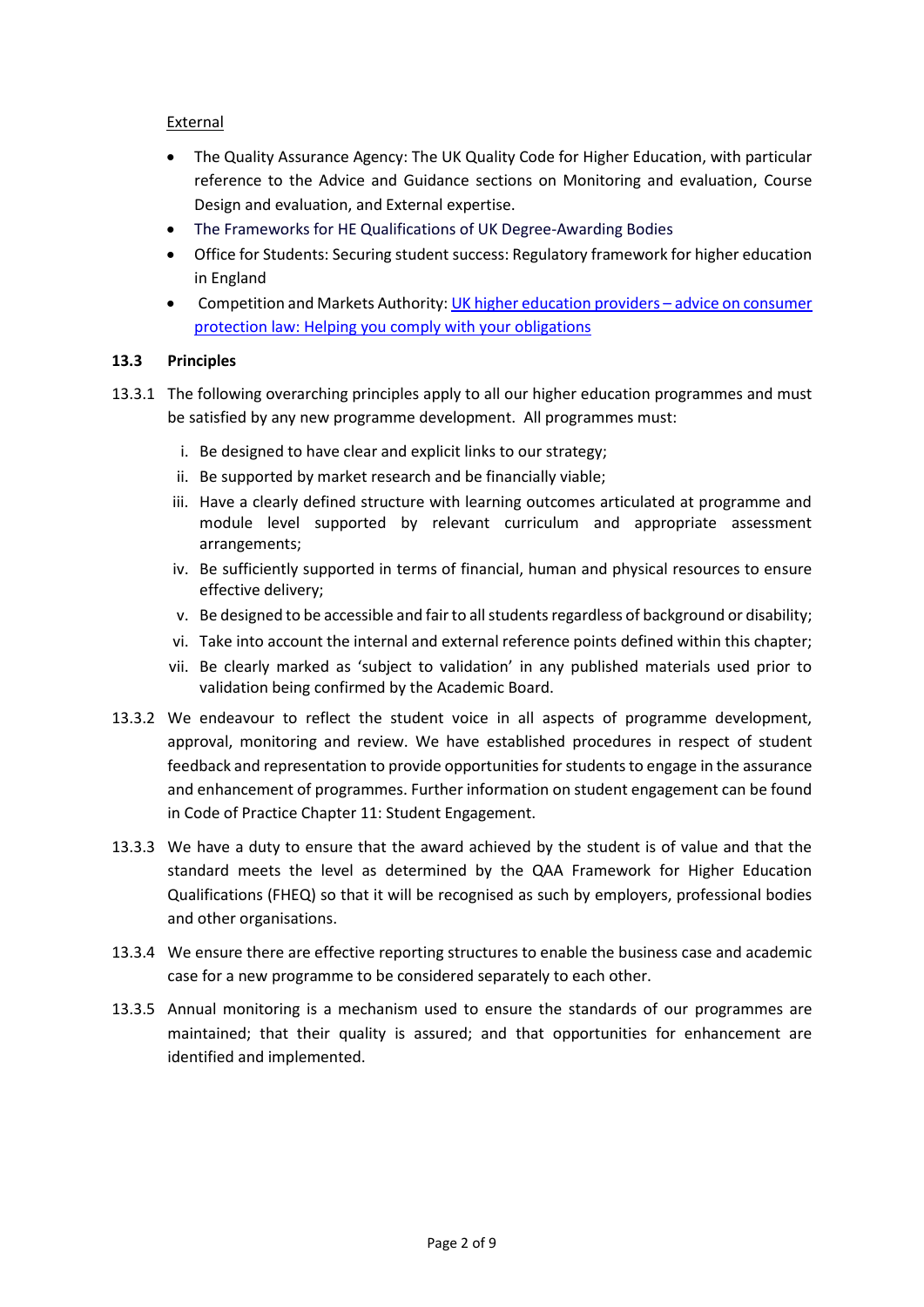#### **13.4 Roles and Responsibilities**

- 13.4.1 The Academic Board has ultimate authority for the approval of programmes. It delegates detailed scrutiny of new programmes to a specially convened Validation Panel which recommends to the Academic Board whether or not a programme should be approved.
	- a. The Academic Board grants approval to programmes indefinitely, but requires that a periodic programme review is undertaken at least once every five years from the date the programme was approved for delivery. This period may be extended by the Academic Board in exceptional circumstance. It delegates the process of review to a specially convened Review Panel which will recommend to it whether or not a programme should continue to be approved and if it should be subject to conditions that must be met.
	- b. Quality, Policy and Regulation (QPR) oversees the nomination of panel members. QPR coordinates the nomination of a chair who is independent of the programme under review. The final panel is approved by the Academic Standards and Quality Committee (ASQC) against criteria set by the Academic Board.
	- c. QPR is responsible for ensuring all panel members, including external representatives and student representatives, receive training and guidance as appropriate to enable their effective engagement with the validation / review process. This may include observing other validation / review meetings, participating in pre-event briefings and post-event update meetings, and provision of panel guidance documentation.
	- d. The Academic Board may delegate authority to the ASQC to monitor and approve the resolution of any conditions for approval placed on a programme. In this case, it will have granted 'Conditional Approval', the programme is considered 'Approved for Delivery' when any such conditions have been resolved to the satisfaction of the ASQC, or the Academic Board. The Academic Board has authority to overturn or amend any condition.
	- e. The Academic Board delegates authority to the ASQC to maintain oversight of programmes for validation and review via a schedule / register.

#### **13.5 Programme Development**

- 13.5.1 The development of a new programme will typically take between 6-12 months from presentation of the initial proposal to being 'Approved for Delivery'. Programme Teams must factor the appropriate timescales in to their anticipated entry point for the first cohort.
- 13.5.2 Business Heads agree the strategic direction for new programme development. An initial proposal is considered by the Business Heads, which is intended to ensure alignment with strategy, review operational considerations and approve resource allocations for development.
- 13.5.3 The Programme Team takes responsibility for ensuring that programmes are developed in full prior to going to the validation event.
- 13.5.4 During the development of a programme internal and external input will be sought to ensure a wide range of input into the programme outside of the Programme Team. Examples of the internal and external input may include:
	- Academic Services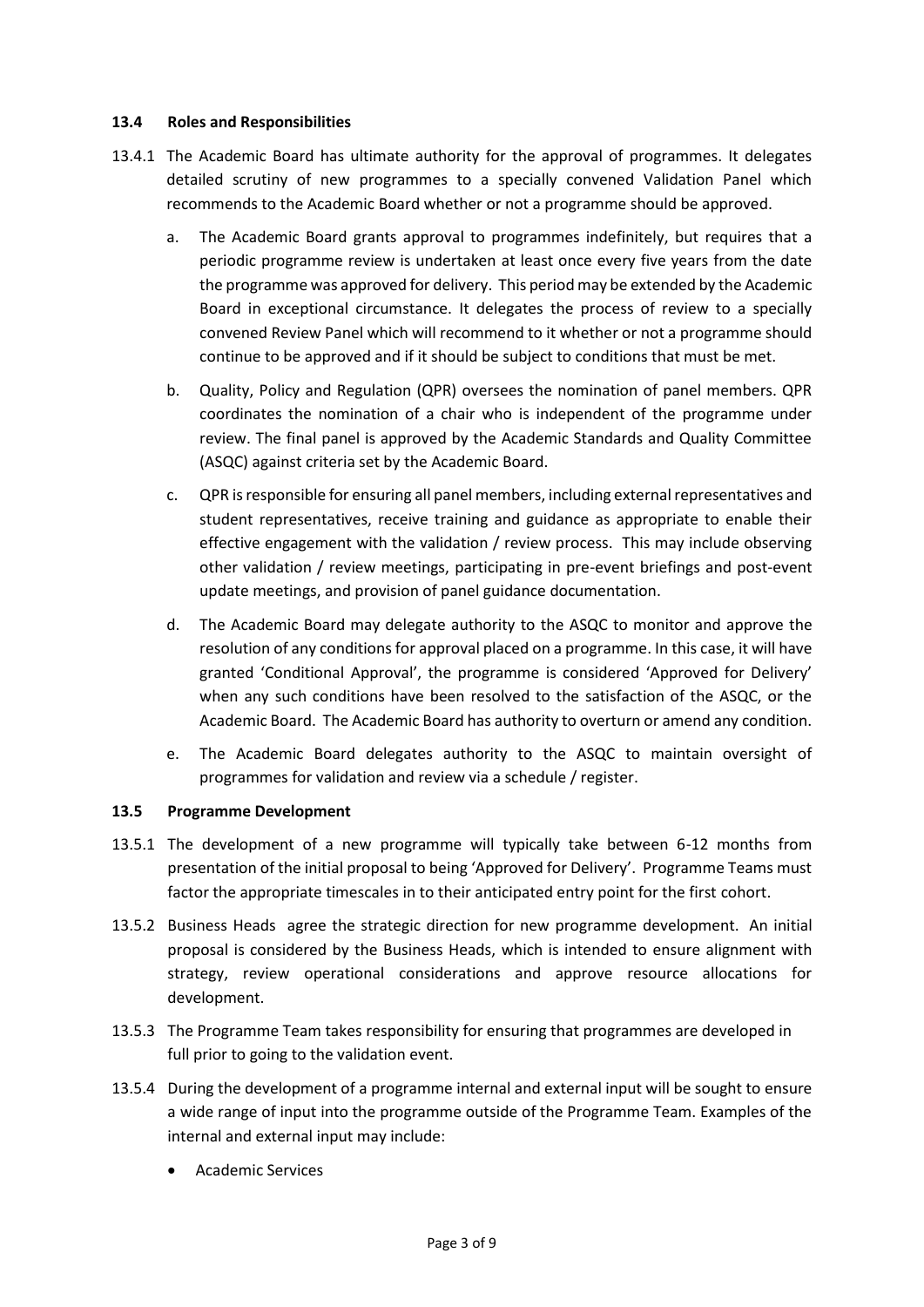- Students (eg via focus groups)
- External examiners
- Advisory Panel
- Employers

.

- External consultants (which may include subject area practitioners)
- Faculty members
- 13.5.5 We use a specific template for both programme and module specification which must be used by Programme Teams when developing a programme. All programme specifications set out the programme title, the purpose and aims, the intended learning outcomes, the assessment strategy and the structure of the programme; with clear identification of the FHEQ level, credit rating and status (compulsory / optional) of each module.
- 13.5.6 The Academic Board delegates authority to consider module development to the Learning & Teaching Committee (LTC).

## **13.6 Programme Approval and Review**

- 13.6.1 Approval is the term we use to refer to the validation of new programmes and the periodic review of existing programmes.
- 13.6.2 The Programme Team leader will assume responsibility for preparation of documentation and presentation to the validation / review panel. The approval of programmes of study may involve the validation of new modules and the approval of modifications to existing modules. Modifications to existing modules should be identified via tracked changes within the module specification and the rationale presented in the Self-Evaluation Document. The rationale should include implications of the module changes within other degree programmes.
- 13.6.3 Periodic Programme Review will consider the way in which evidence drawn from annual monitoring and other sources (including feedback from external examiners, students and employers) has been used to improve and enhance the programme. Review may embrace the addition or deletion of core / option modules; consider changes to programme and / or module specifications, including learning outcomes; and generally, reflect on the continued purpose of the programme.
- 13.6.4 In reviewing the quality of the student learning opportunities, the Review Panel will normally expect to receive feedback from students, this may be in the form of feedback survey results or meeting with a representative group of students.
- 13.6.5 Validation / review panels should be made up of the following:
	- **Chair -** a senior person with appropriate experience and knowledge, who is independent of the programme under consideration.
	- **Panel members**  QPR selects the panel members from among those proposed by the Programme Team. Panel members will be selected from our faculty and staff will be independent from the programme and will have experience of delivering programmes within the context of our policies and regulations. In addition, the panel will include at least one person who is external to our organisation. External panel members will be an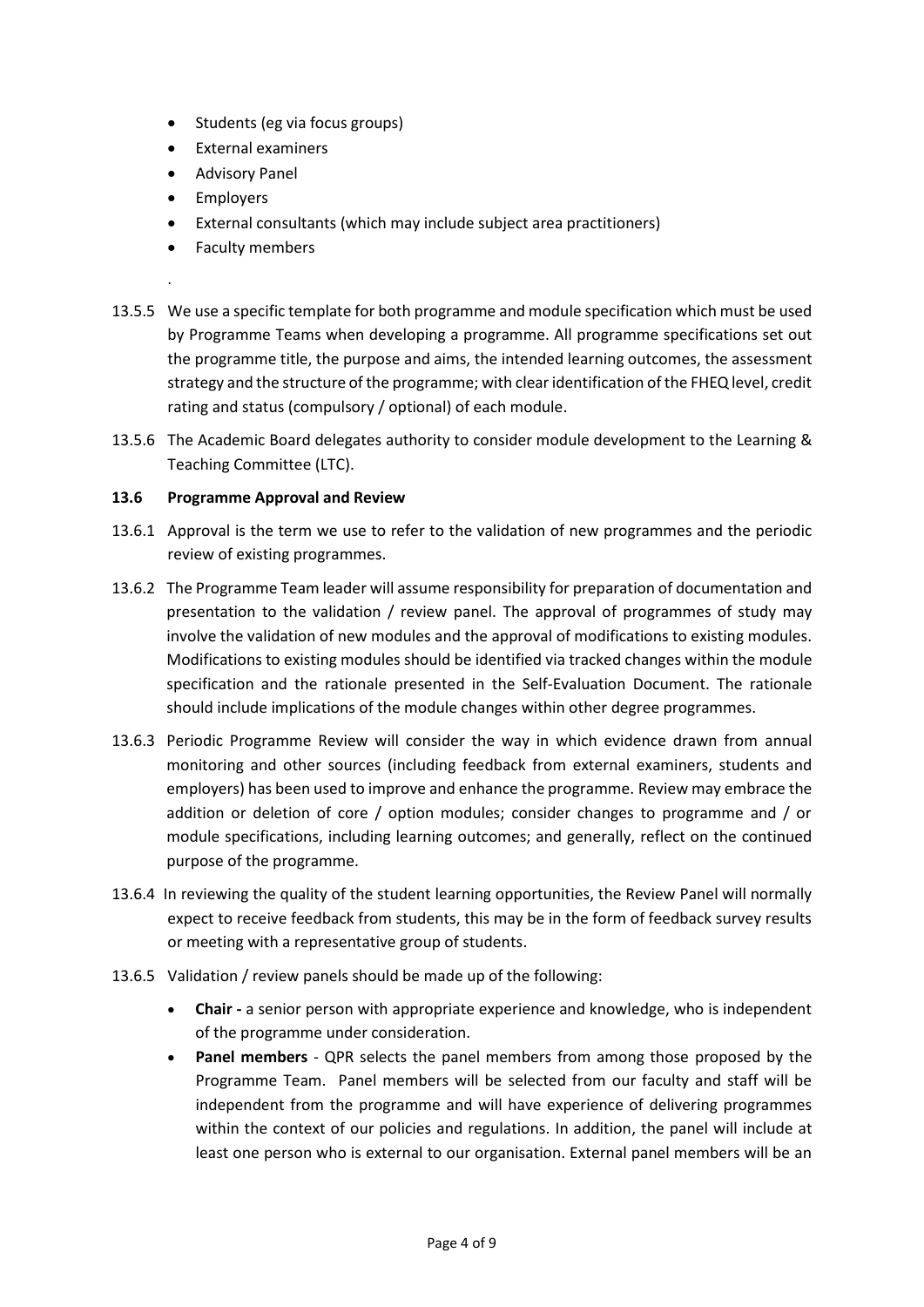academic or, where appropriate, an external practitioner with experience in the financial services sector.

- **A student representative.**
- **A QPR representative** acts as secretary to the Panel.

13.6.6 In reaching an outcome the Panel is authorised to recommend one of the following decisions:

- **Approve unconditionally** the programme and any new or amended modules submitted for approval.
- **Approve the programme and any new or amended modules with condition(s)** that must be met before the programme is considered approved for delivery.
- **Decline to approve the programme**, with recommendation as to whether it should be resubmitted for validation on a future occasion following further development.
- 13.6.7 The Panel discussions and the agreed outcomes of the validation / review event will be captured in a report produced by the Secretary to the Panel. In presenting the outcomes, the Panel may include the following within the report:
	- **Commendations** –where an area of good practice is identified.
	- **Observations** on areas of interest that do not warrant any recommended action but may be useful for programme teams and / or committees to consider. These will normally be addressed within annual monitoring for the programme.
	- **Affirmations** actions that the Programme Team have already identified, as required and appropriate.
	- **Recommendations** for further action where they believe the programme and / or student learning experience may be enhanced. Recommendations are not binding; however the Programme Team will be required to demonstrate via the action plan that each recommendation has been given due consideration.
	- **Conditions**  the Panel may attach conditions which must be met prior to the programme being approved for delivery. Conditions normally relate to substantive issues, such as academic content, that need to be addressed in the programme documentation.
- 13.6.7 The validation report prepared by the Secretary is presented to the Academic Board for approval.
- 13.6.8 The Programme Team produces an action plan to respond to the outcomes of the validation / review event. These plans are monitored by the ASQC and the LTC and updated via the annual monitoring report for the programme.
- 13.6.9 Once a programme is 'Approved for Delivery' the programme specification becomes the definitive record. All approved versions of programme and module specifications are held by QPR.

# **13.7 Programme Monitoring (Annual)**

13.7.1 Annual monitoring takes into account a wide range of activities that we undertake including review, management procedures, use of external examiners, staff development and moderation processes. Monitoring does not take place at one point in time but is a continuous process of evaluation and action so that matters are addressed and subsequently noted in each annual monitoring report.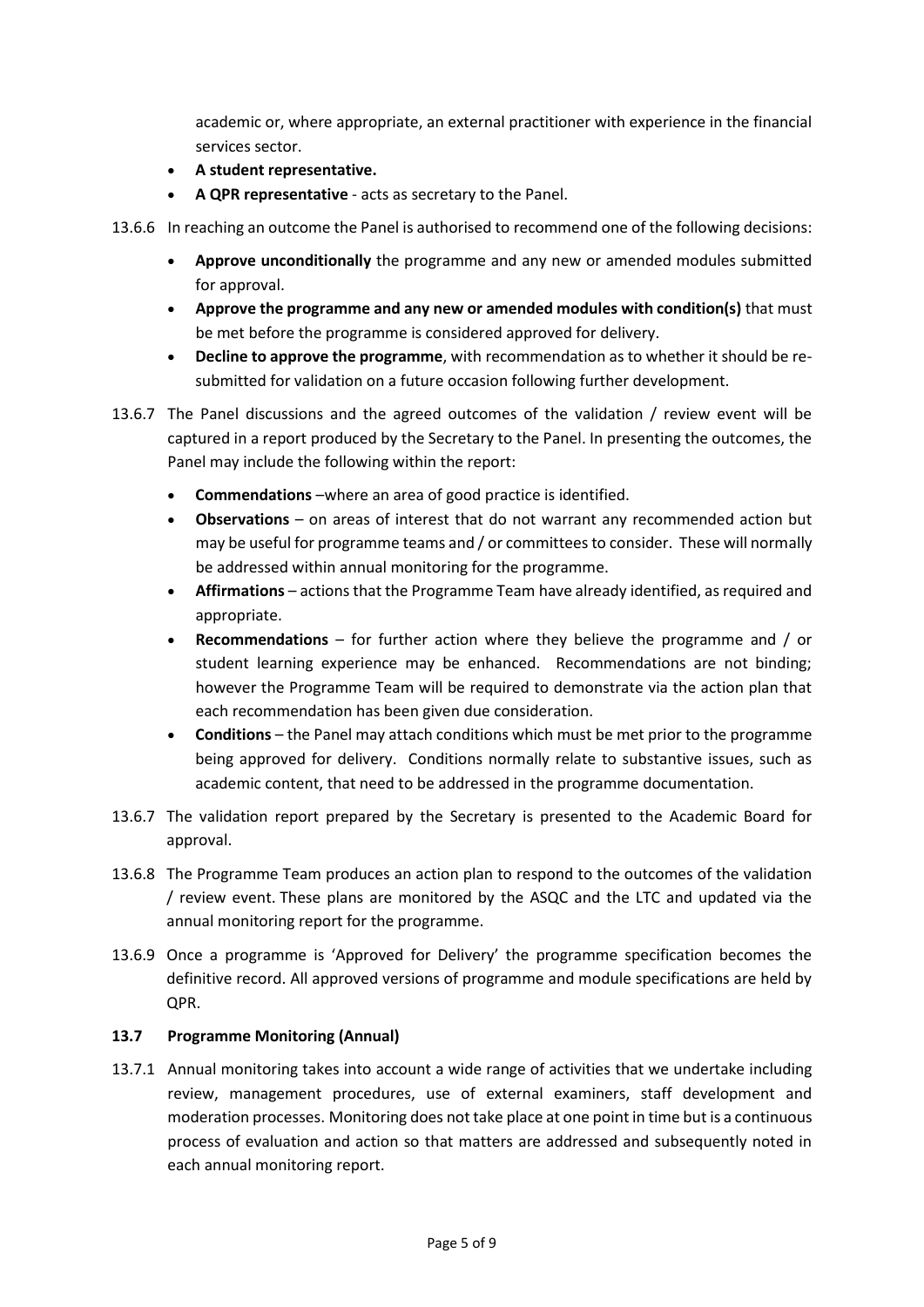- 13.7.2 Monitoring should be evaluative and reflective rather than descriptive. The process of monitoring involves using qualitative and quantitative data to check and evaluate the way in which programmes are operating in relation to their aims and outcomes. The purpose of monitoring is to:
	- Ensure that the programme remains relevant and valid and continues to meet the needs of students and employers;
	- Consider the ongoing effectiveness of the learning and teaching provision, the assessment regime and student support mechanisms for the programme;
	- Consider the appropriateness of the structure and design of the programme in supporting student retention, achievement and progression;
	- Monitor trends in student, module and provider performance for the programme over time;
	- Identify opportunities and make recommendations for enhancement within the programme; and
	- Share good practice within and across programmes.
- 13.7.3 All programmes and their associated modules are subject to monitoring at the LTC on a semiannual basis. The timing of the annual monitoring cycle may differ between programmes however all programmes at the same level within the FHEQ will normally follow the same cycle.
- 13.7.4 The annual monitoring cycle for each programme ends with formal consideration of a range of feedback relating to the delivery of the programme over the previous year's sessions from the following sources:
	- External examiners via annual reports and assessment board meetings
	- Lecturers via questionnaires and workshops
	- Students via questionnaires, workshops, student representatives, forums and focus groups
	- Employers from employers' forums and meetings
	- Collaborative partners via an annual report on their activities and visits from us
	- Module performance data, statistics and trends
	- Programme performance data, statistics and trends
	- Student achievement, retention and progression information and trends
	- Provider (collaborative partners / employer) performance data, statistics and trends
	- Recommendations made at validation / review events (where relevant).
- 13.7.5 At the end of the annual monitoring period for each programme, we, will:
	- Prepare an annual monitoring report for stakeholders;
	- Present the annual monitoring report to the Staff Student Liaison Committee for comment from students and to incorporate any feedback;
	- Identify issues for immediate action, further investigation and ongoing monitoring via the development and completion of an action plan arising from the monitoring report; and,
	- Submit the annual monitoring report with accompanying action plan to the LTC (where appropriate, annual monitoring reports for different, but closely related, programmes may be combined).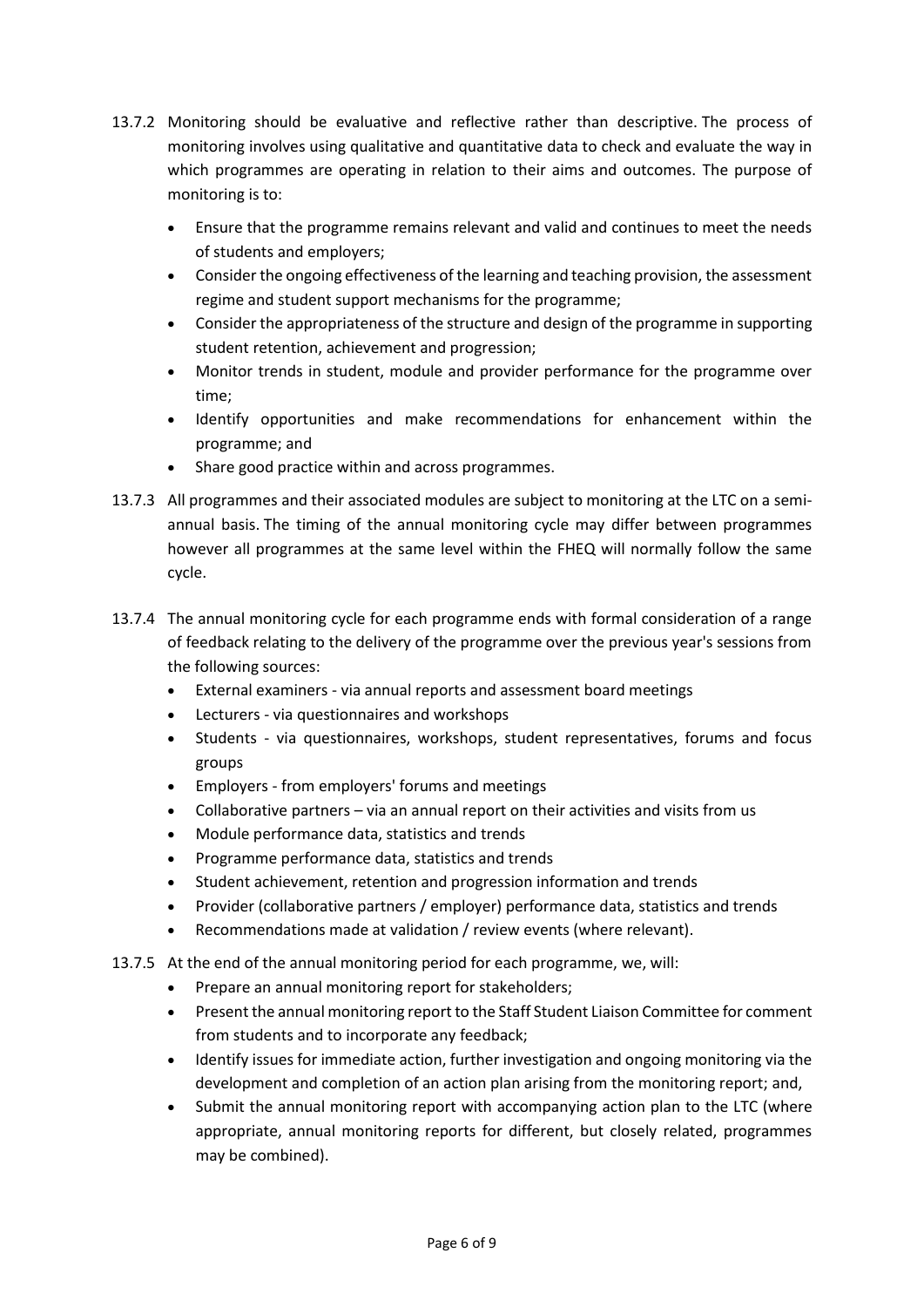13.7.6 The Managing Director, Degree Programmes is responsible for ensuring that the necessary information and outcomes from annual monitoring is presented to the LTC.

#### **13.8 Programme and Module Modifications**

- 13.8.1 Modifications to programme and module specifications are determined by three categories; major, minor, and administrative.
	- a. Major modifications
		- The title of an award, programme or module
		- The structure of the programme, including credit tariff and level
		- The addition, deletion or substitution of compulsory modules within a programme
		- The aims and / or learning outcomes of a programme
		- The addition or removal of study abroad options or placements
		- The delivery mode of a programme (eg. face-to-face, blended, distance)
		- The mode of study (eg. full-time, part-time)
		- The addition, deletion or substitution of individual option modules within a programme
		- Changes to the learning outcomes of a module
		- Entry requirements/criteria
		- Changes to the assessment weightings of a module
		- Changes to the type of assessment
		- Changes to module codes
		- Length of course
		- Total course costs
	- b. Minor modifications
		- Correction of omissions
		- Changes in wording to improve the clarity of the specification
		- Syllabus updates with no effect on learning outcomes
		- Readings updates
	- c. Administrative modifications
		- Correction of typographical errors
		- Formatting adjustments
		- Book edition updates
	- d. All proposed modifications to specifications should be considered in the light of the following points:
		- a. The impact of the proposed change/s on students
		- b. The impact on the programme / other modules / other programmes
		- c. CMA implications
		- d. The timeline to approve and implement changes successfully
		- e. The cohorts that will be affected by a change
		- f. Whether a periodic programme review will be required.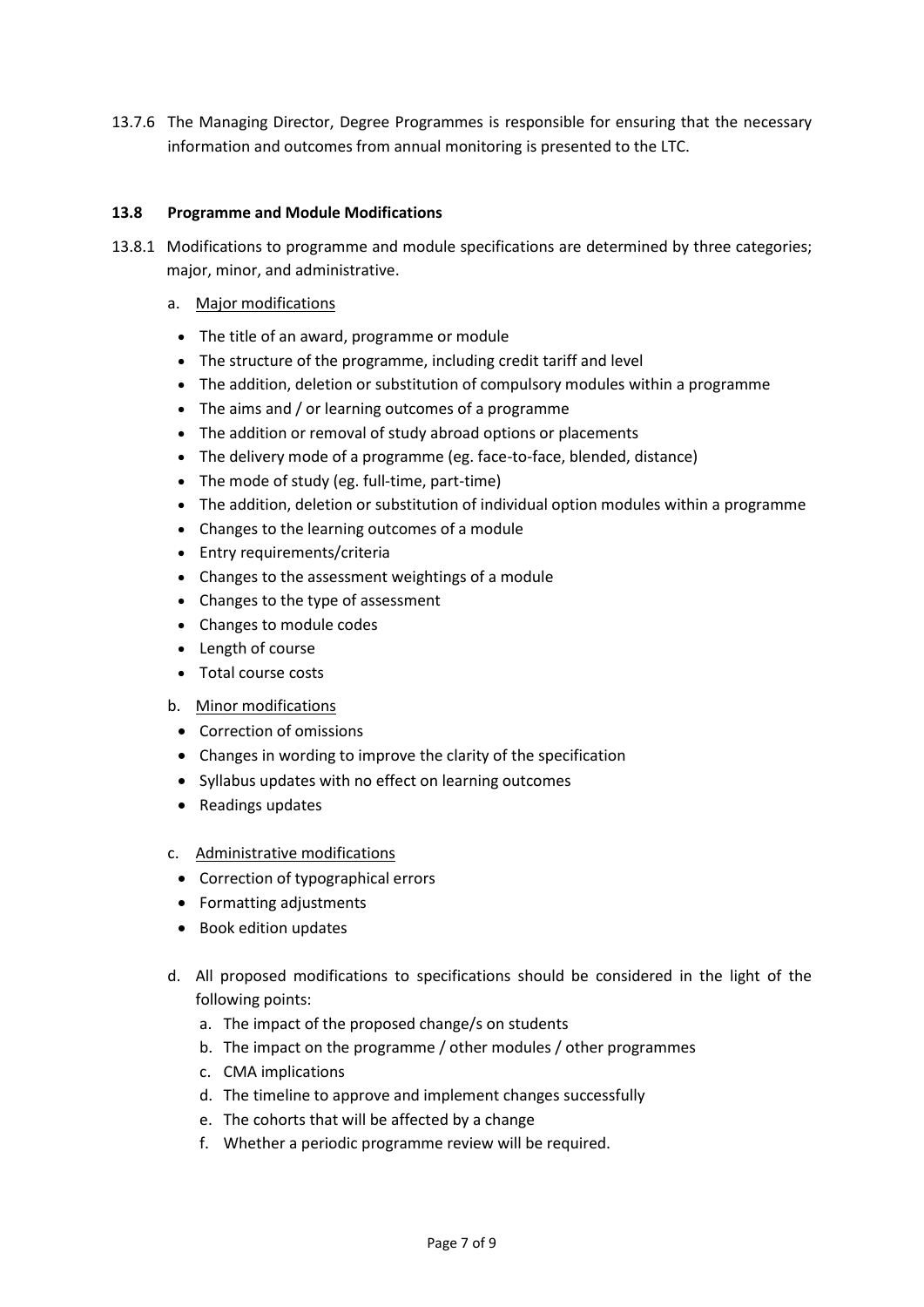- 13.8.2 Proposed modifications that are to be presented to the committees should be supported with a report that includes:
	- a summary of the key amendments proposed
	- whether changes will be applied to all cohorts or just specific cohorts
	- details of other programmes that may be affected by the change (and what impact the changes will have on these programmes)
	- measures for implementation
	- assessment of the impact on students
	- when the changes will come into effect

## 13.8.3 Modification Process

- ii. Requests for administrative modifications to specifications may be sent to the Quality Coordinator, QPR, who will update the master document accordingly and report changes to LTC for minuting.
- iii. Both Major and Minor modifications to specifications resulting from stakeholder feedback must be presented to LTC.
- iv. LTC may approve Major and Minor changes to module specifications that do not impact on a programme.
- v. All other changes to programme specifications, module changes or the accumulative effect of module changes that may impact on a programme, should be reviewed and endorsed by LTC before being forwarded to Academic Board for consideration. Following consideration, and in reference to changes defined as Major and Minor, Academic Board may agree to:
	- approve accumulated changes to modules that impact on a programme
	- approve changes to programme specifications
	- request that an early periodic programme review is undertaken if the result of proposed changes would mean the programme is substantially different from that originally approved.
- vi. Amended specifications should be returned to the Quality Coordinator, QPR for publication and will come into effect on the approved date.

# **13.9 Programme and Module Withdrawal**

- 13.9.1 Programmes and modules may be withdrawn either by being temporarily suspended or being permanently discontinued.
- 13.9.2 A programme may be temporarily suspended for a defined period of time where there is the intention to offer future delivery, but where;
	- There is an insufficient number of potential students to form a viable cohort
	- Financial and / or resource implications make delivery untenable
	- Any other matter determined by the Chief Executive to warrant suspension of the programme.
- 13.9.3 Discontinuation of a programme normally means that there will be no further recruitment to that programme; however, students enrolled on it may progress to completion within the